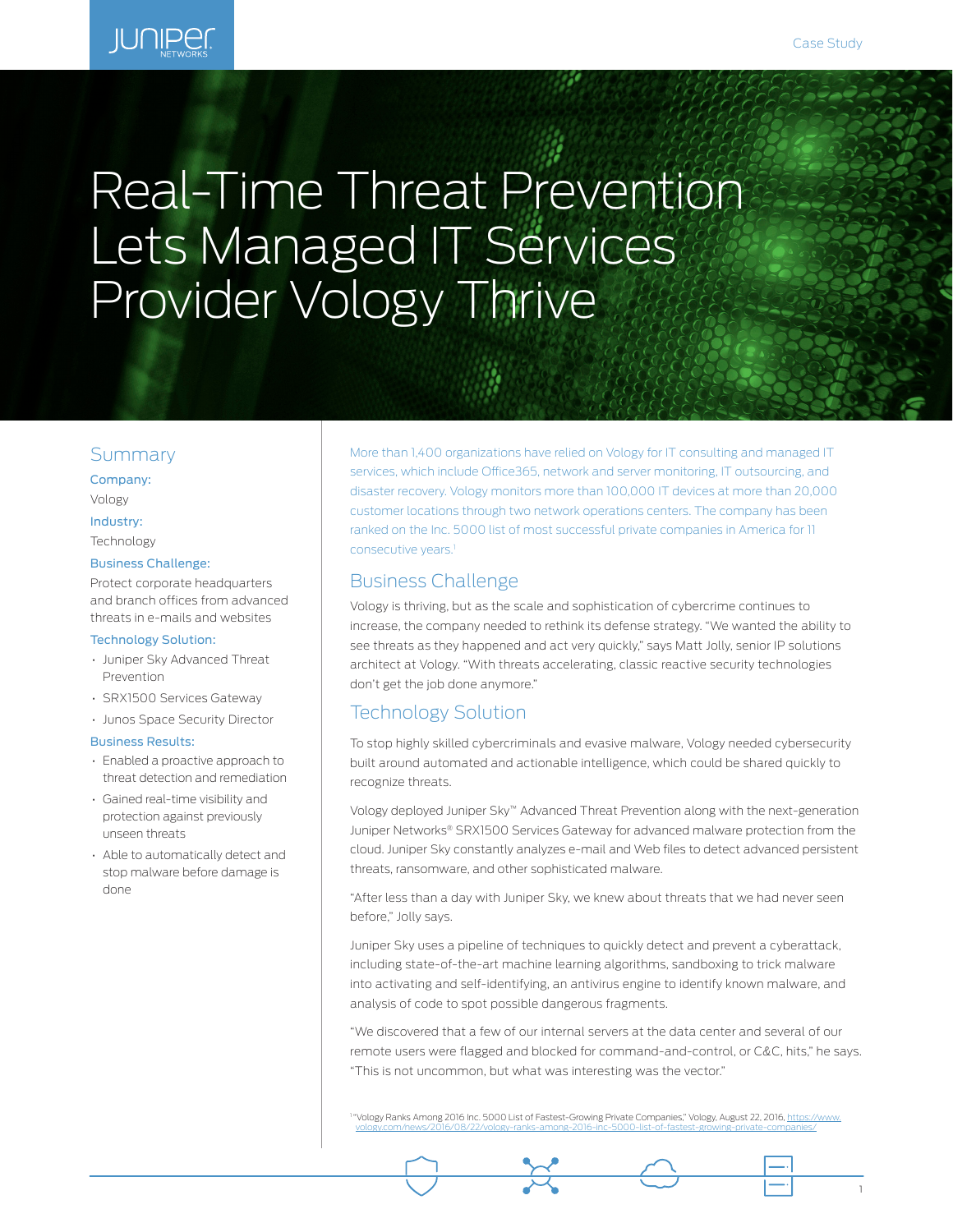By looking at the incident details revealed by Juniper Sky, Jolly could see that the communication with the C&C servers was coming through the local Web browser of the infected machines. The C&C servers were waiting for responses from scripts built into webpages of several major media sites, which were inadvertently running infected ads. In some cases, Vology employees didn't even have to click on the ads; the C&C server would still contact their machines. "Juniper Sky immediately blocked the clients to protect them from further contact until we could remediate the issue," Jolly says.

Juniper Sky is integrated with Juniper Networks SRX Series Services Gateways, which are next-generation firewalls that deliver deep inspection, inline blocking, and actionable alerts. "It's good to take action right up front," says Jolly. Vology also plans to integrate the Juniper Networks Spotlight Secure Threat Intelligence Platform with Juniper Sky to cascade threat information to SRX Series firewalls for immediate action.

Vology uses Juniper Networks Junos® Space Security Director to automate security management. Security Director provides extensive policy management and control through an intuitive interface that offers enforcement across emerging and traditional threat vectors. Security Director's dashboards and reports provide insight into threats, compromised devices, and risky applications.

# *"After less than a day with Juniper Sky, we knew about threats that we had never seen before."* Matt Jolly, Senior IP Solutions Architect, Vology

#### Business Results

"What we experienced with Juniper Sky was unexpected and enlightening," Jolly says.

Juniper Software-Defined Secure Network (SDSN) enables Vology to protect its business and its customers with a more innovative approach to cybersecurity that is fast, intelligent, and automated. With advanced threat detection and prevention, Vology is better protected from cybercriminals and can take immediate action when the inevitable happens. Vology can guard its corporate offices—from its headquarters in Clearwater, Fla., to its offices in California, Texas, and Oklahoma—from the data theft, business disruption, and loss of customer trust that can happen when security breaches occur.

With Juniper Sky identifying malware in real time, and SRX Series next-generation firewalls automatically blocking threats, Vology is detecting threats in real time—and quickly remediating infections before lasting damage is done.

Juniper Sky analyzes all suspicious traffic and determines the threat severity on a scale of one to 10, prioritizing the most critical alerts for Vology's IT security operations team. That saves valuable time, so analysts aren't sifting through mountains of data to find the needle in the haystack. "Juniper Sky democratizes security," Jolly says. "You don't have to be a security expert to do the forensics and validate a threat as real."

Deploying Juniper Sky has had a profound effect on security strategy at Vology. "Our IT staff realized they needed to change their security posture to account for real-time threats," says Jolly. "They were frustrated and alarmed that they did not have a solution to the issue. Their go-to desktop- and server-based antivirus solutions didn't—and couldn't—detect the threats identified by Juniper Sky." As a result, IT created new security policies that incorporated active threat prevention into its operations, which would help keep Vology one step ahead of the cyberattackers.

# *"Juniper Sky democratizes security. You don't have to be a security expert to do the forensics and validate it as a real threat."*

Matt Jolly, Senior IP Solutions Architect, Vology

#### Next Steps

"What we found with Juniper Sky highlights the necessity of having a robust edge solution that can take immediate action on actively evolving threats," Jolly says. "We learned that sites we think are trusted aren't. We learned that our IT staff must be on top of security threat and response. And we learned that active threats cannot be managed with reactive security solutions."

## For More Information

To find out more about Juniper Networks products and solutions, please visit [www.juniper.net](http://www.juniper.net).

Note: Juniper offers Juniper Sky JumpStart Services to enable the rapid adoption and use of Juniper's core software products. Upon completion of this service, you will have implemented a ready-to-use Juniper Sky solution with expert knowledge transfer, enabling your operations teams to optimize its core value. To find out more, please visit [www.juniper.net/assets/uk/en/local/pdf/](https://www.juniper.net/assets/uk/en/local/pdf/datasheets/1000609-en.pdf) [datasheets/1000609-en.pdf.](https://www.juniper.net/assets/uk/en/local/pdf/datasheets/1000609-en.pdf)